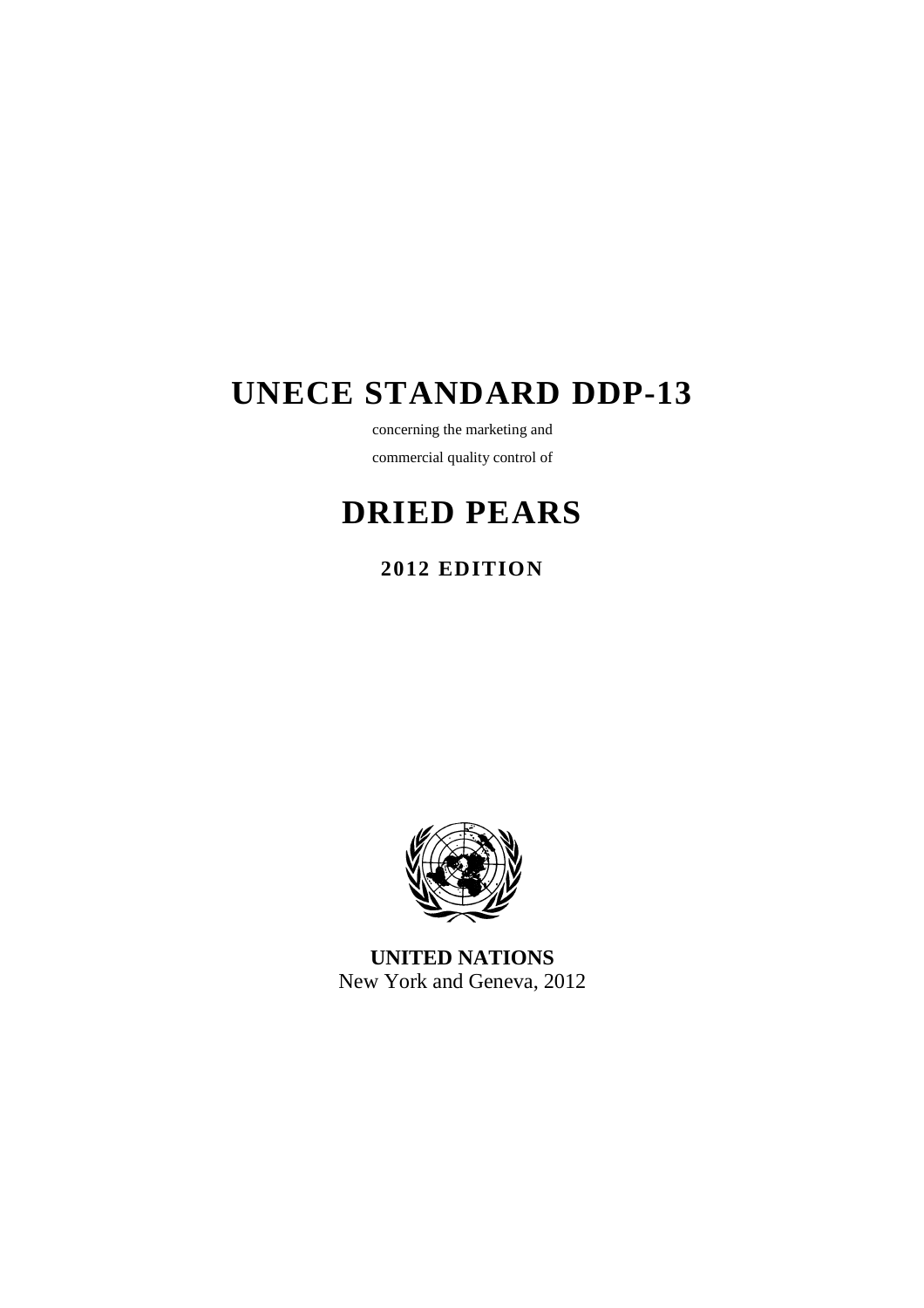#### **NOTE**

## **Working Party on Agricultural Quality Standards**

The commercial quality standards developed by the United Nations Economic Commission for Europe (UNECE) Working Party on Agricultural Quality Standards help facilitate international trade, encourage high-quality production, improve profitability and protect consumer interests. UNECE standards are used by Governments, producers, traders, importers and exporters, and other international organizations. They cover a wide range of agricultural products, including fresh fruit and vegetables, dry and dried produce, seed potatoes, meat, cut flowers, eggs and egg products.

Any member of the United Nations can participate, on an equal footing, in the activities of the Working Party. For more information on agricultural standards, please visit our website <www.unece.org/trade/agr>.

The new Standard for Dried Pears is based on document ECE/TRADE/C/WP.7/2012/22 and was adopted by the Working Party at its sixty-eighth session.

The designations employed and the presentation of the material in this publication do not imply the expression of any opinion whatsoever on the part of the United Nations Secretariat concerning the legal status of any country, territory, city or area or of its authorities, or concerning the delimitation of its frontiers or boundaries. Mention of company names or commercial products does not imply endorsement by the United Nations.

All material may be freely quoted or reprinted, but acknowledgement is requested.

Please contact us at the following address with any comments or enquiries:

 Agricultural Standards Unit Trade and Timber Division United Nations Economic Commission for Europe Palais des Nations CH-1211 Geneva 10, Switzerland E-mail: agristandards@unece.org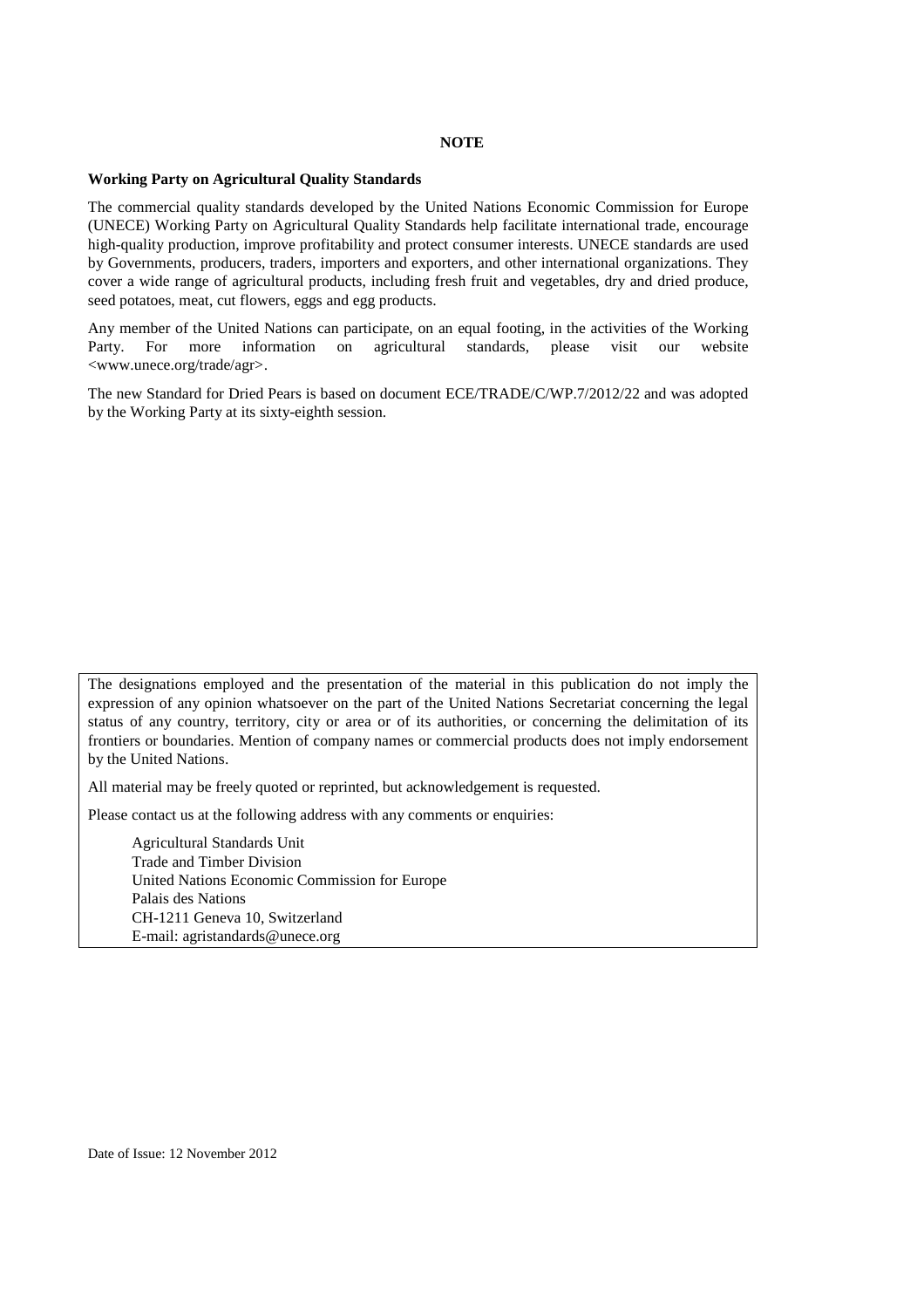# **UNECE standard DDP-13 concerning the marketing and commercial quality control of Dried Pears**

# **I. Definition of produce**

This standard applies to dried pears of varieties (cultivars) grown from *Pyrus communis* L. intended for direct consumption or for food when intended to be mixed with other products for direct consumption without further processing. This standard does not apply to dried pears that are processed by sugaring, flavouring, or for industrial processing.

Dried pears may be presented in one of the following styles:

- Peeled and unpeeled
- With core and coreless
- Whole, halves, sliced and pieces.

# **II. Provisions concerning quality**

The purpose of the standard is to define the quality requirements of dried pears at the export-control stage after preparation and packaging.

However, if applied at stages following export, the holder/seller shall be responsible for observing the requirements of the standard. The holder/seller of products not in conformity with this standard may not display such products or offer them for sale, or deliver or market them in any other manner.

## **A. Minimum requirements<sup>1</sup>**

In all classes, subject to the special provisions for each class and the tolerances allowed, the dried pears must display the following characteristics:

- intact (only for wholes and halves); however, edges that are slightly torn, slight superficial damage and slight scratches are not considered as a defect
- sound; produce affected by rotting or deterioration such as to make it unfit for human consumption is excluded
- clean, practically free of any visible foreign matter
- sufficiently developed

 $\overline{a}$ 

- free from living pests whatever their stage of development
- free from damage caused by pests, including the presence of dead insects and/or mites, their debris or excreta
- free from blemishes, burns, areas of discolouration or spread stains in pronounced contrast with the rest of the produce affecting in aggregate more than 5.0 per cent of the surface of the produce – except for pear varieties having blushed surfaces

<sup>&</sup>lt;sup>1</sup> Definitions of terms and defects are listed in Annex III of the Standard Layout – Recommended terms and definition of defects for standards of dry (Inshell Nuts and Nut Kernels) and dried produce <http://www.unece.org/trade/agr/standard/dry/StandardLayout/StandardLayoutDDP\_e.pdf>.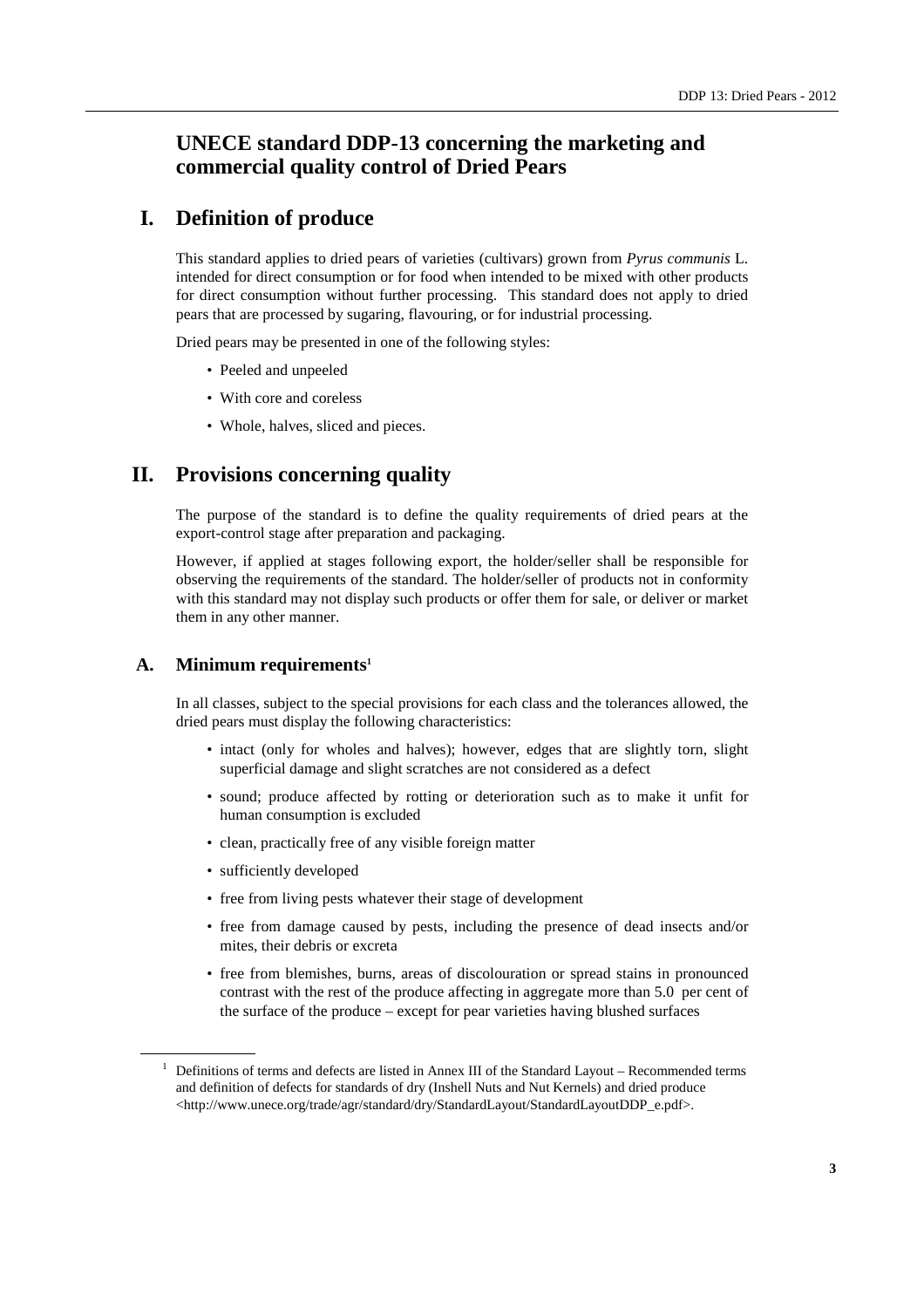- free from mould filaments visible to the naked eye
- free of fermentation
- free of abnormal external moisture
- free of foreign smell and/or taste except for a slight salty taste of sodium chloride and/or calcium chloride and a slight smell of preservatives/additives, including sulphur dioxide"
- Not gritty, except when grittiness is characteristic of the variety.

The condition of the dried pears must be such as to enable them:

- to withstand transportation and handling
- to arrive in satisfactory condition at the place of destination.

#### **B. Moisture content<sup>2</sup>**

The dried pears shall have a moisture content as follows:

- maximum of 22.0 per cent for untreated dried pears
- maximum of 26.0 per cent for dried pears treated with preservatives or preserved by other means (e.g. pasteurization)
- between 26.0 and 40.0 per cent for high moisture dried pears provided they are labelled as soft fruit and treated with preservatives or preserved by other means (e.g. pasteurization).

## **C. Classification**

In accordance with the defects allowed in section "IV. Provisions concerning tolerances", dried pears are classified into the following classes:

"Extra" Class, Class I, and Class II.

The defects allowed must not affect the general appearance of the produce as regards quality, keeping quality and presentation in the package.

## **III. Provisions concerning sizing**

Sizing of dried pears is optional. However, when sized, size for wholes and halves is determined by diameter of the widest part.

The minimum size for whole and halves both peeled and unpeeled is 18 mm.

The maximum difference between the diameters of the largest and smallest fruit in any package is 20 mm.

<sup>2</sup> The moisture content is determined by one of the methods given in Annex I of the Standard Layout – Determination of the moisture content for dried produce <http://www.unece.org/trade/agr/standard/dry/StandardLayout/StandardLayoutDDP\_e.pdf>. The

 $\overline{a}$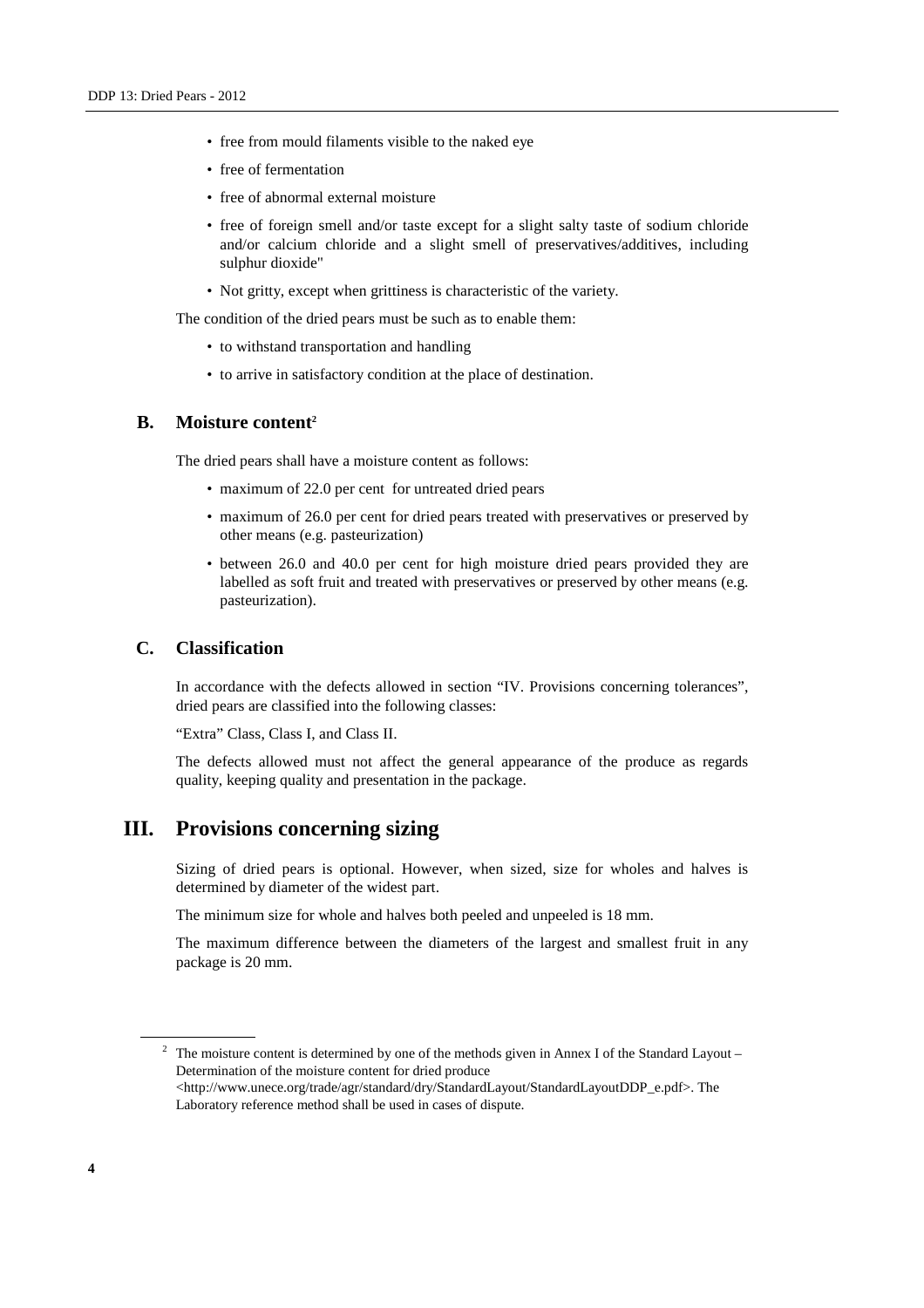# **IV. Provisions concerning tolerances**

At all marketing stages, tolerances in respect of quality and size shall be allowed in each lot for produce not satisfying the minimum requirements of the class indicated.

## **A. Quality tolerances**

|                 |                                                                   | Tolerances allowed, percentage of<br>defective produce (except for seeds),<br>by number or weight |                |                |
|-----------------|-------------------------------------------------------------------|---------------------------------------------------------------------------------------------------|----------------|----------------|
| Defects allowed |                                                                   | Extra                                                                                             | Class I        | Class II       |
| (a)             | Tolerances for produce not satisfying the minimum<br>requirements | 10                                                                                                | 15             | 20             |
|                 | of which no more than:                                            |                                                                                                   |                |                |
|                 | <b>Bruised</b> fruit                                              | 3                                                                                                 | 5              | 10             |
|                 | Injuries calluses and damage caused by heat during drying         | 5                                                                                                 | 8              | 10             |
|                 | Mouldy and Mildew Spots, of which no more than:                   | 1                                                                                                 | 4.5            | 9              |
|                 | mouldy                                                            | 0.5                                                                                               | 0.5            | 1.0            |
|                 | fermentation                                                      | 0.5                                                                                               | 1              | $\overline{2}$ |
|                 | rotting                                                           | 0.5                                                                                               | 0.5            | 1              |
|                 | Pest damage                                                       | 2                                                                                                 | $\overline{c}$ | 6              |
|                 | Living pests                                                      | $\Omega$                                                                                          | $\Omega$       | $\Omega$       |
|                 | Grittiness among non-gritty pear varieties                        | 1                                                                                                 | $\overline{c}$ | 3              |
| (b)             | Size tolerances (if sized)                                        |                                                                                                   |                |                |
|                 | For produce not conforming to the size indicated, in total        | 10                                                                                                | 15             | 20             |
| (c)             | Tolerances for other defects                                      |                                                                                                   |                |                |
|                 | Dried pears belonging to varieties other than that indicated      | 10                                                                                                | 10             | 10             |
|                 | Foreign matter, including dust                                    | 0.25                                                                                              | 0.25           | 0.5            |
|                 | Stems among cored fruit                                           | 1                                                                                                 | $\mathfrak{D}$ | 3              |
|                 | Seeds (in case of cored fruit) by number per kilogramme           | 9                                                                                                 | 14             | 22             |
|                 | Presence of pieces among whole and halved pears (by<br>weight)    | 2                                                                                                 | 7              | 13             |

# **V. Provisions concerning presentation**

## **A. Uniformity**

The contents of each package must be uniform and contain only dried pears of the same origin, quality, style and size (if sized) and variety (if indicated).

The visible part of the contents of the package must be representative of its entire contents.

## **B. Packaging**

The dried pears must be packed in such a way so as to protect the produce properly.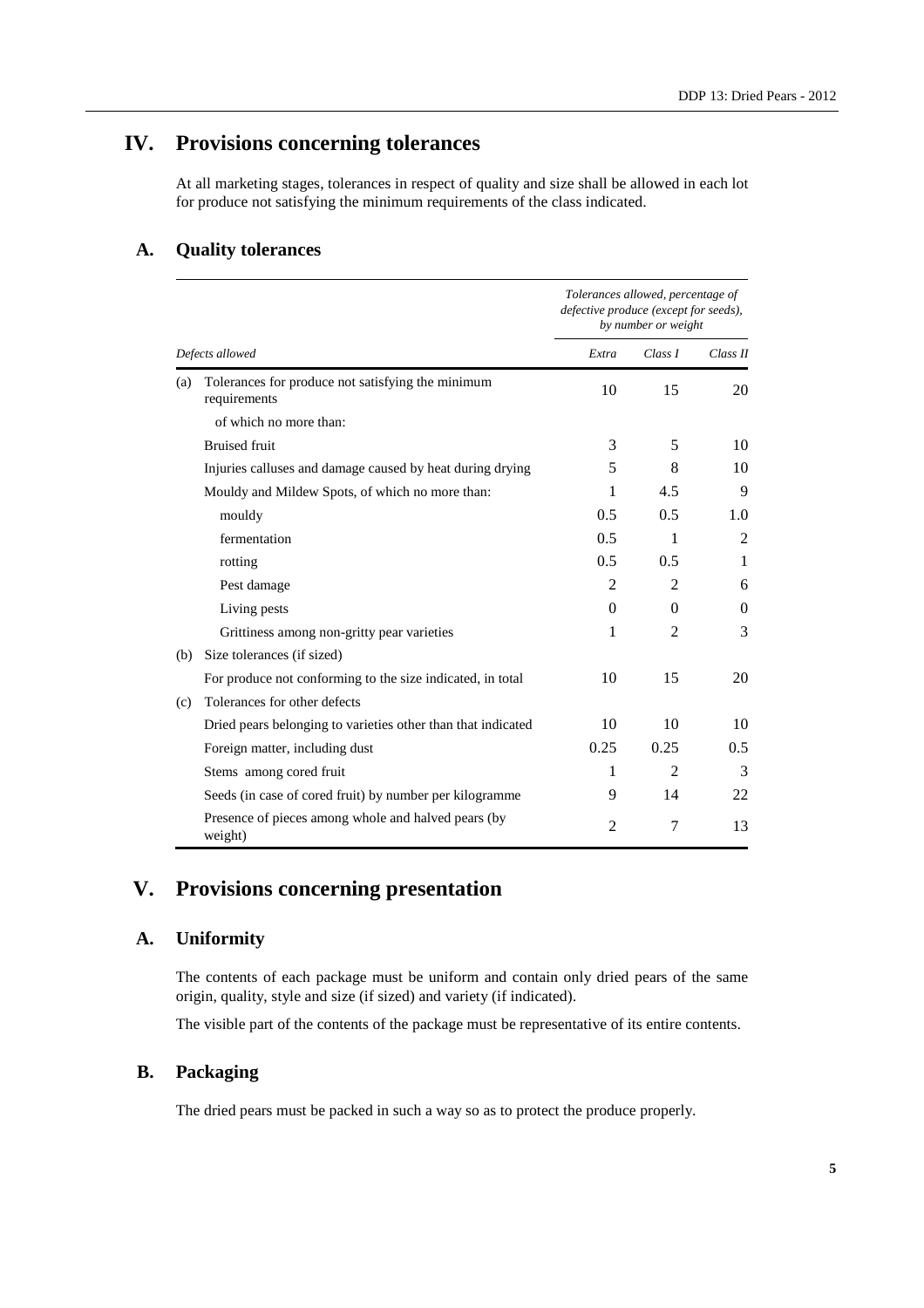The materials used inside the package must be clean and of a quality such as to avoid causing any external or internal damage to the produce. The use of materials, particularly of paper and stamps bearing trade specifications is allowed provided the printing or labelling has been done with non-toxic ink or glue.

Packages must be free of all foreign matter in accordance with the table of tolerances in section "IV. Provisions concerning tolerances".

## **VI. Provisions concerning marking**

Each package<sup>3</sup> must bear the following particulars in letters grouped on the same side, legibly and indelibly marked and visible from the outside:

## **A. Identification**

Packer and/or Dispatcher:

Name and physical address (e.g. street/city/region/postal code and, if different from the country of origin, the country) or a code mark officially recognized by the national authority<sup>4</sup>.

### **B. Nature of produce**

- "Dried pears"
- Style
- Name of the variety (optional)
- "Soft fruit" or "Soft pears" or equivalent denomination (when appropriate)
- "High moisture dried pears" or equivalent denomination (when appropriate)
- "Sun Dried" etc. (when appropriate) (optional).

## **C. Origin of produce**

• Country of origin<sup>5</sup> and, optionally, district where grown or national, regional or local place name.

#### **D. Commercial specifications**

- Class
- Size (if sized); expressed in accordance with section III

 $\overline{a}$ 

<sup>&</sup>lt;sup>3</sup> These marking provisions do not apply to sales packages presented in packages.

<sup>&</sup>lt;sup>4</sup> The national legislation of a number of countries requires the explicit declaration of the name and address. However, in cases where a code mark is used, the reference "packer and/or dispatcher" (or equivalent abbreviations) must be indicated in close connection with the code mark, and the code mark should be preceded by the ISO 3166 alpha country code of the recognizing country, if not the country of origin.

 $5$  The full or commonly used name should be indicated.